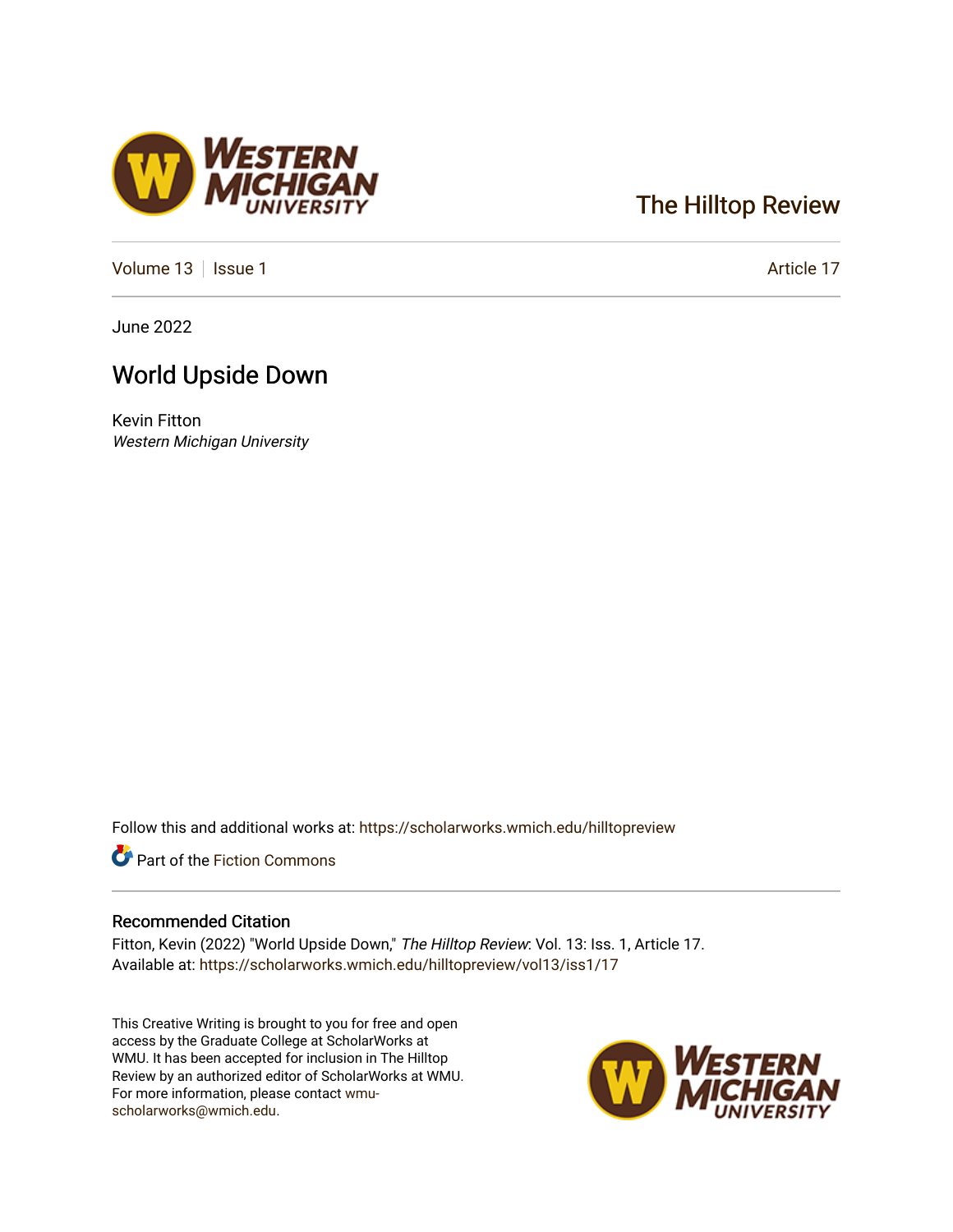# **World Upside Down**

*By Kevin Fitton*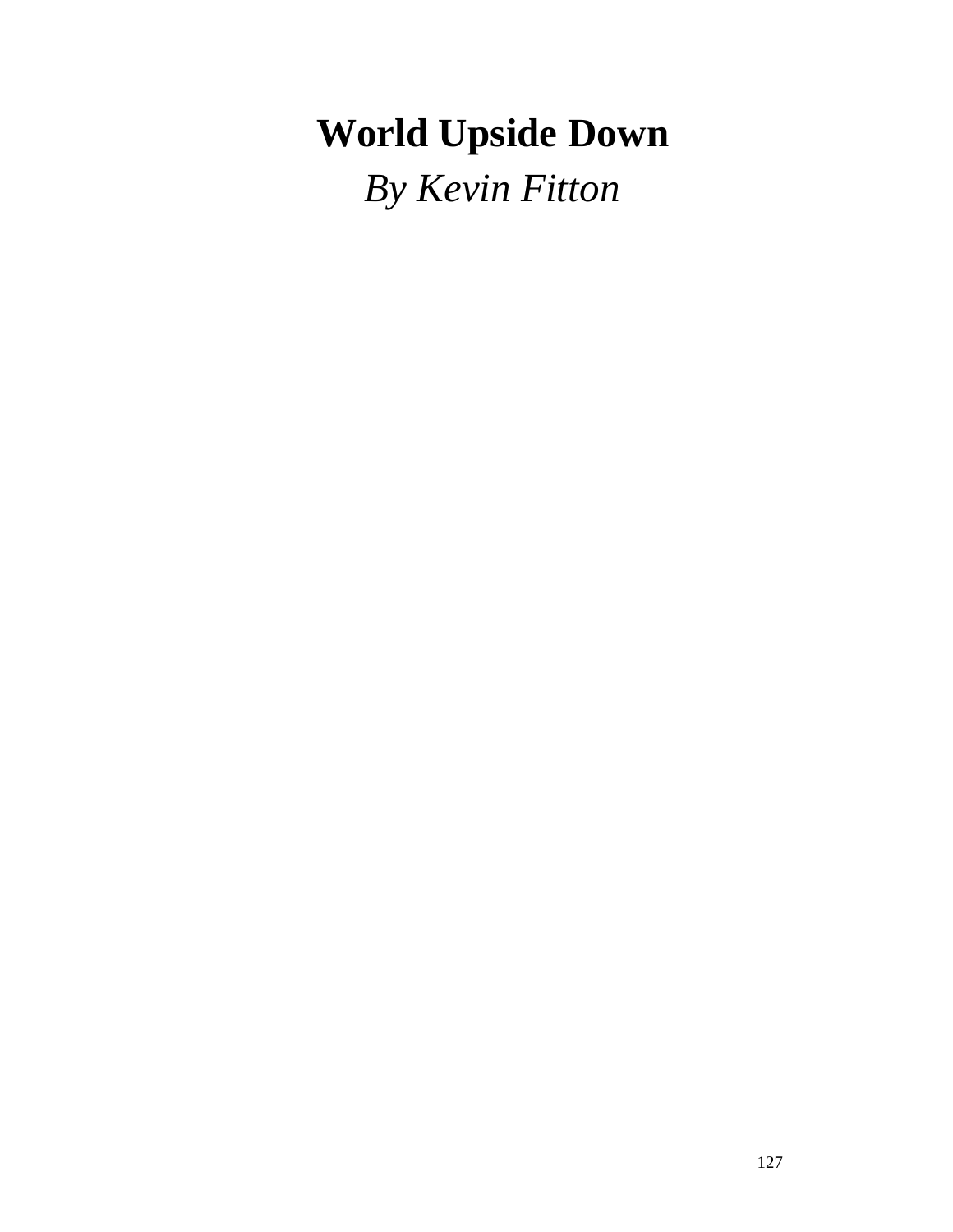#### **World Upside Down**

It was during our sophomore year at Michigan State when Kyleigh started calling us the Crew. Not the most original name in the world, but to us it meant something. The essence of the Crew was the Ethos—and this came from Kyleigh as well. The first part of the Ethos was about being adventurous. We were up for whatever shit was going down, and if nothing was going down, we made something happen. The second part of the Ethos was that we took care of one another, although I'll be honest in saying that Kyleigh was the one who really took care of everyone else.

By sophomore year, we had access to alcohol through Derek (a 22-yearold junior) and a party house. Kyleigh's parents are loaded, and they bought her an off-campus house, where she lived with her best friend, Sara, and a couple other girls.

Out of all of us, Kyleigh had the least at stake. Her parents had money, and I mean serious money. I think she felt guilty about that, which is at least part of the reason she did the whole thing at Shain Park. But I'll get to that in a minute. Point is, she could have coasted. My dad is an auto mechanic, and I paid for my own degree in construction management. Well, borrowed for my degree. But Kyleigh was really into her classes. Sometimes, you could tell that she was deep in thought, even while we were walking to the Quality Dairy to load up on booze. She was a sociology major, and that was a different sort of education. It was about learning to think, about understanding the world. She would go on these rants about things, about everything that was wrong with our society: structural racism, the corruption in our political system, all of the shit that women go through in our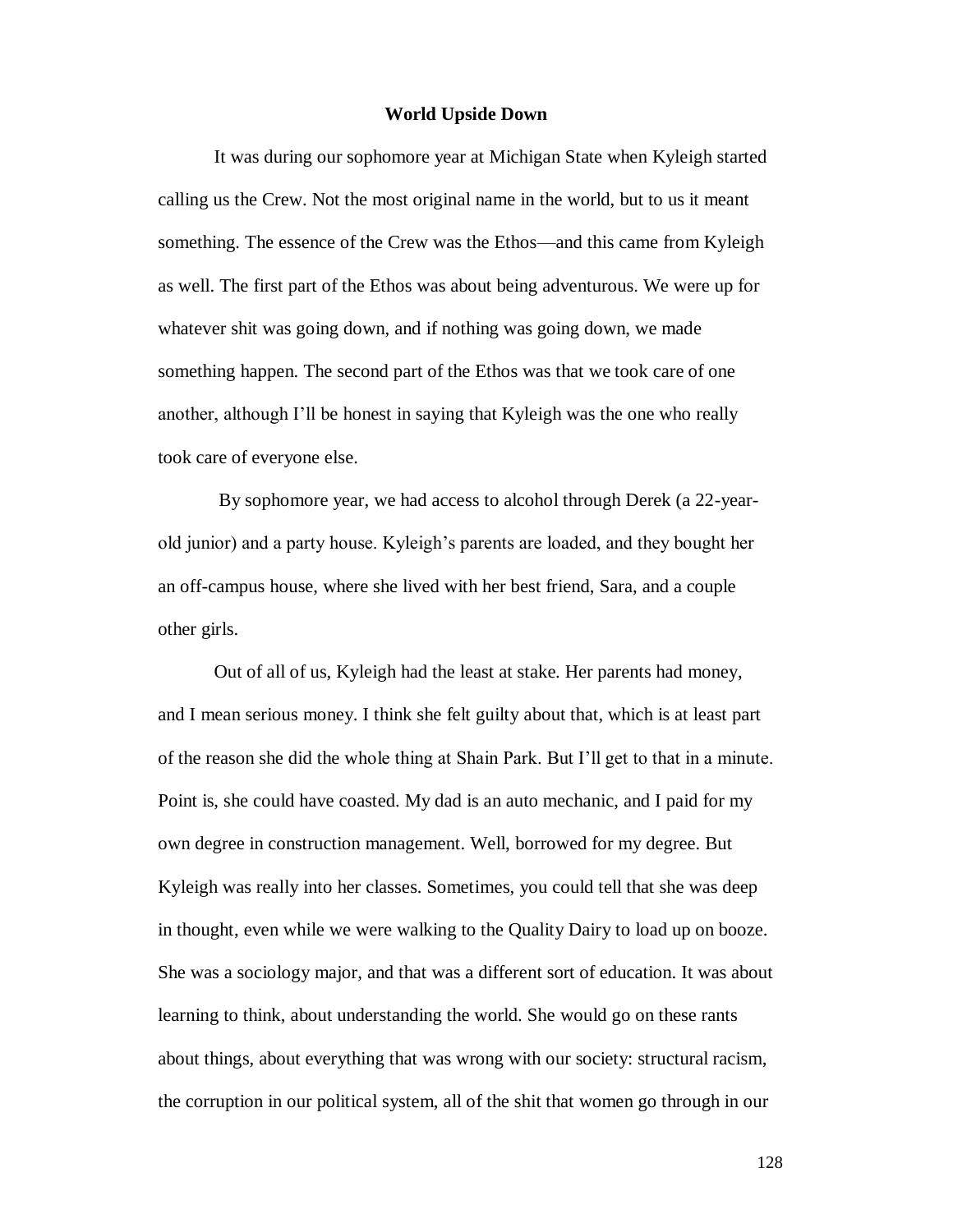world.

Despite everything I knew about Kyleigh, though, I was shocked when I saw her in the news.

It was two years since graduation, and we were still in touch, still hanging out. It was summer, and we spent weekends at her parents' place, lounging at the pool and drinking White Claws. They have this ridiculous set-up with two pools side by side: a four-lane lap pool and then another pool that's even bigger, curved, with a diving board on one end, and a big slide on the other (which is amazing when you're high—just saying).

There were a couple of things that seemed different about her that summer. She was running a lot for one thing. She did a 10k, was signed up for a half marathon, and was throwing around the idea of running a full. I don't know the right way of saying this without sounding like an ass, but she had always been a little bit heavier. She wasn't fat but she wasn't thin either. Big boned. That's probably the less shitty way of saying it. So I just figured the exercise thing was a gambit to lose a few pounds. And maybe it was. But she was also taking action.

And then there was what she was reading. I brought a novel to the pool with me most of the time, usually a Brad Thor thriller. She had always been into heavier stuff. I don't remember most of the authors, but I remember Roxanne Gay and some guy whose name sounded like Lip Shits. But now she was reading the Bible. Poolside. When I asked her about it, she said Jesus was the greatest moral philosopher in human history, that Gandhi and Martin Luther King were both inspired by Jesus, and maybe I should get a copy. I do have one. I just don't consider the Bible a summer beach read.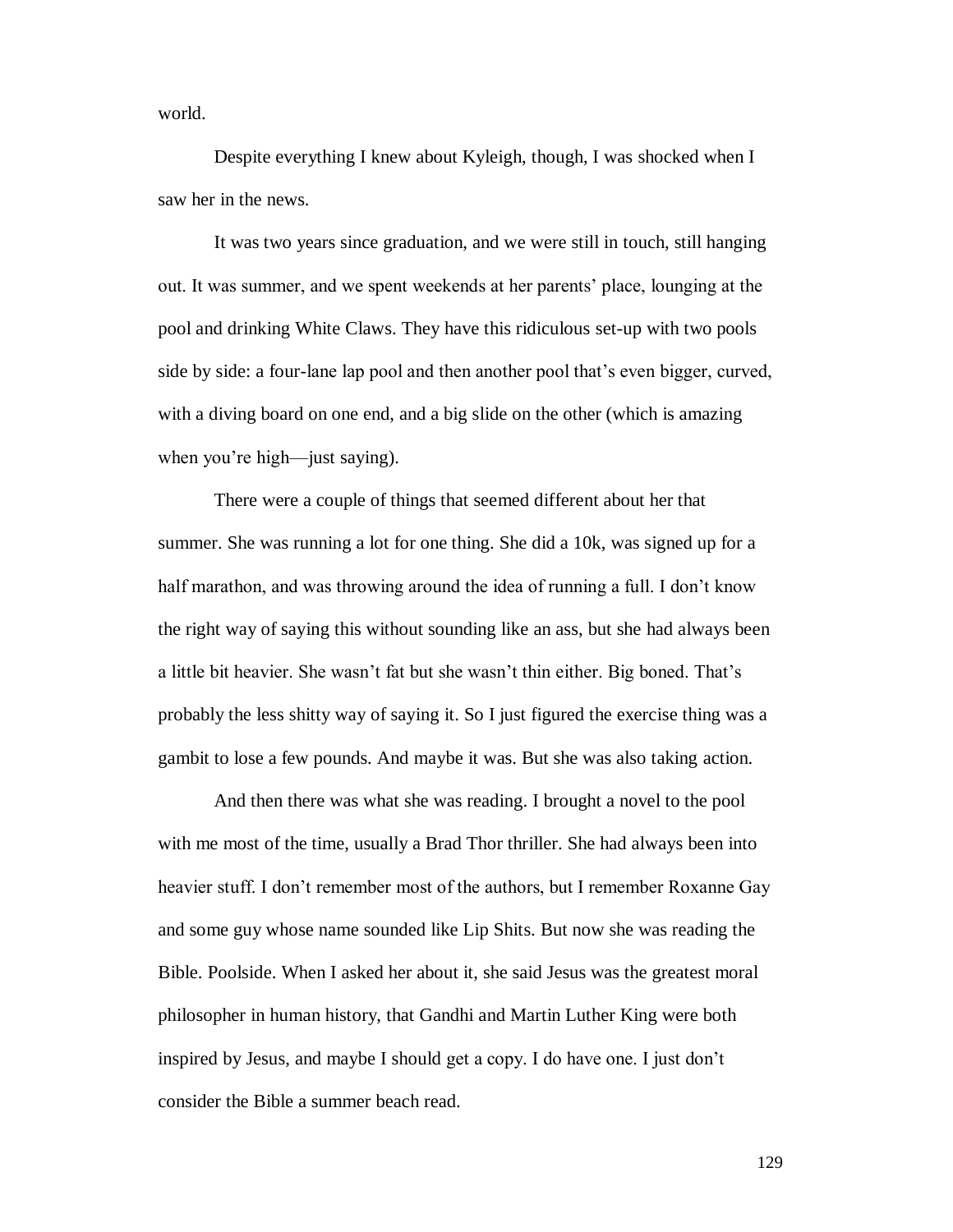What bothered me is that she didn't tell me about it. Clearly, she had been thinking and planning. In the construction world, everything is about planning and sequencing, and so I know that things like this take time. She got a permit from the city of Birmingham, a swanky Detroit suburb where she was living with her parents, and she built the huge sign and standing board. This was something she had been thinking about, probably for months. And the whole time, not a peep, not a word. I find out when my friend forwards me an article from the Oakland Press, and I'm like, what the fuck?

I saw the article when I was at a job site. I was waiting for the electrician to show. The homeowner wanted to add a couple of outlets. I was planning on walking the electrician through the changes, but when I saw the article, I bolted. The construction site was way out in Milford, following the city's never-ending movement to the north and west, so it was a good forty minutes before I parked my truck, pulling within a foot of the Mercedes in front of me.

At first, I didn't notice anything unusual. The park was clean. White sidewalks contoured the green grass. The grass was lush, carefully trimmed, the strange mixture of natural and unnatural in a perfect lawn. The bandstand was empty, the park benches full.

Kyleigh was in front of the Freedom Sculpture. There was a small crowd gathered around her, but I could still see her. She was standing on her head on one of those blue wrestling matts. Her body leaned against the standing board, her arms braced like trusses.

I lingered in the back of the crowd. I knew from the article that she was standing on her head for five minutes out of every hour, and she was going for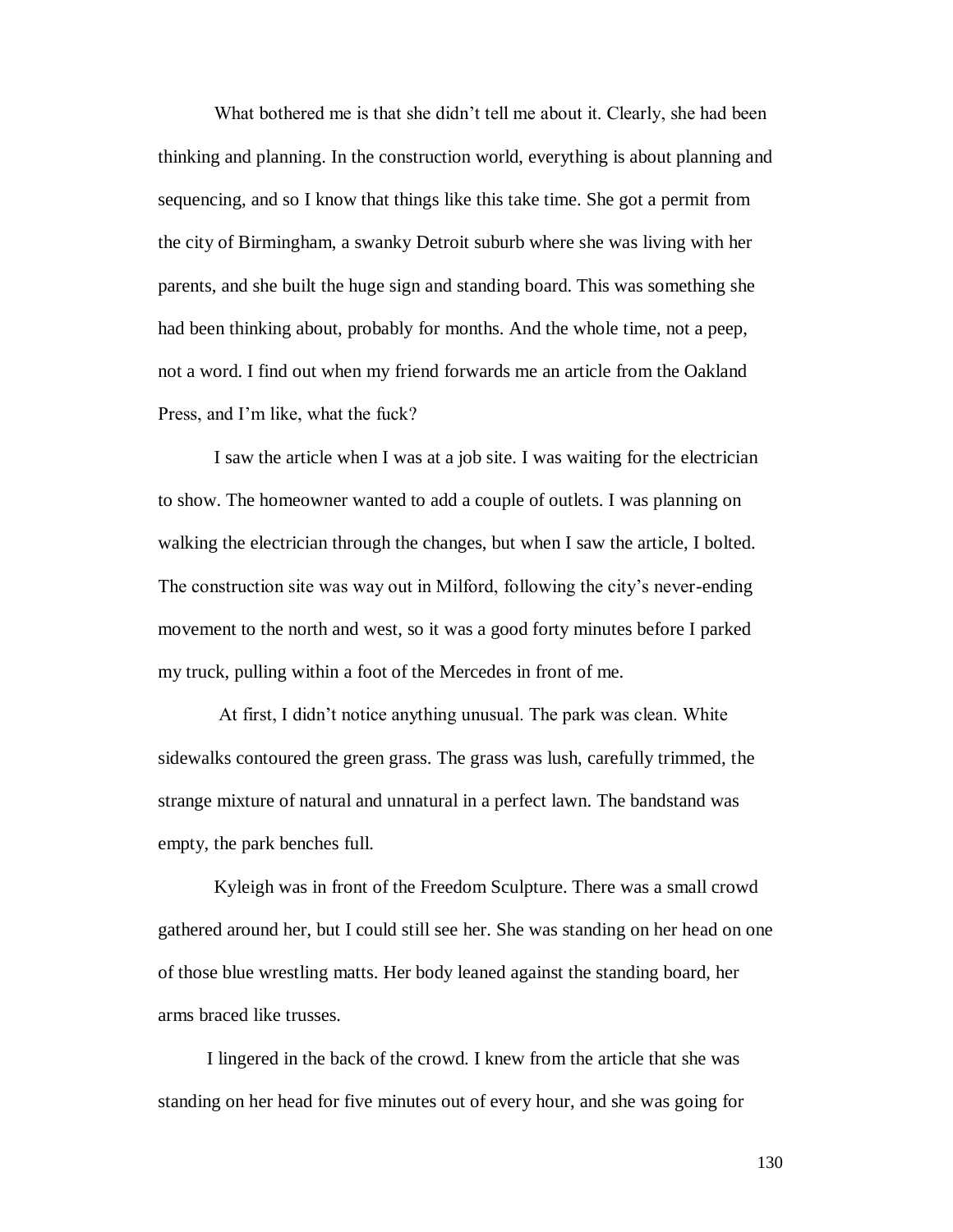twelve hours every day. From eight to eight. For a couple of days, she left her standing board up overnight, but kids vandalized it, leaving her spray-painted messages: *Blow Me* (written upside down, which was kind of funny) and other vulgarities, so she started bringing it home every night and setting it back up every morning.

The standing board was eight feet by eight feet, two sheets of plywood painted black and supported by some two-by-fours on the reverse. It was positioned in front of the Freedom Sculpture at the center of the park, but it only covered the bottom of the towering sculpture: two bronzed figures, male and female, flying away. She would tell me later that it was intentional, juxtaposing herself against the sculpture. While the two figures reached for the sky, backs arched, as if they were about to take flight, she was stuck to the ground, gravitationally fixed to this planet and its set of problems.

There was also a sign in front of the standing board. At the top, it said, "World Upside Down." Below was a chalkboard where people were writing things that they wished were different about the world, and unlike the vandals, people were taking this seriously. That first day I arrived on the scene it was eleven in the morning, and it was already covered with words and phrases: "people starving, war, living wage, racism, distorted food system, bad teachers." I loved the last one. I imagined some pissed-off third grader letting it rip.

Someone was counting down the time. Ninety seconds. Sixty seconds. I moved closer, and it's the weirdest thing, but when a person is upside down, you can't read their eyes. I didn't know if she saw me until she was upright. She got down from her standing board with a flip, stood up, and this guy who was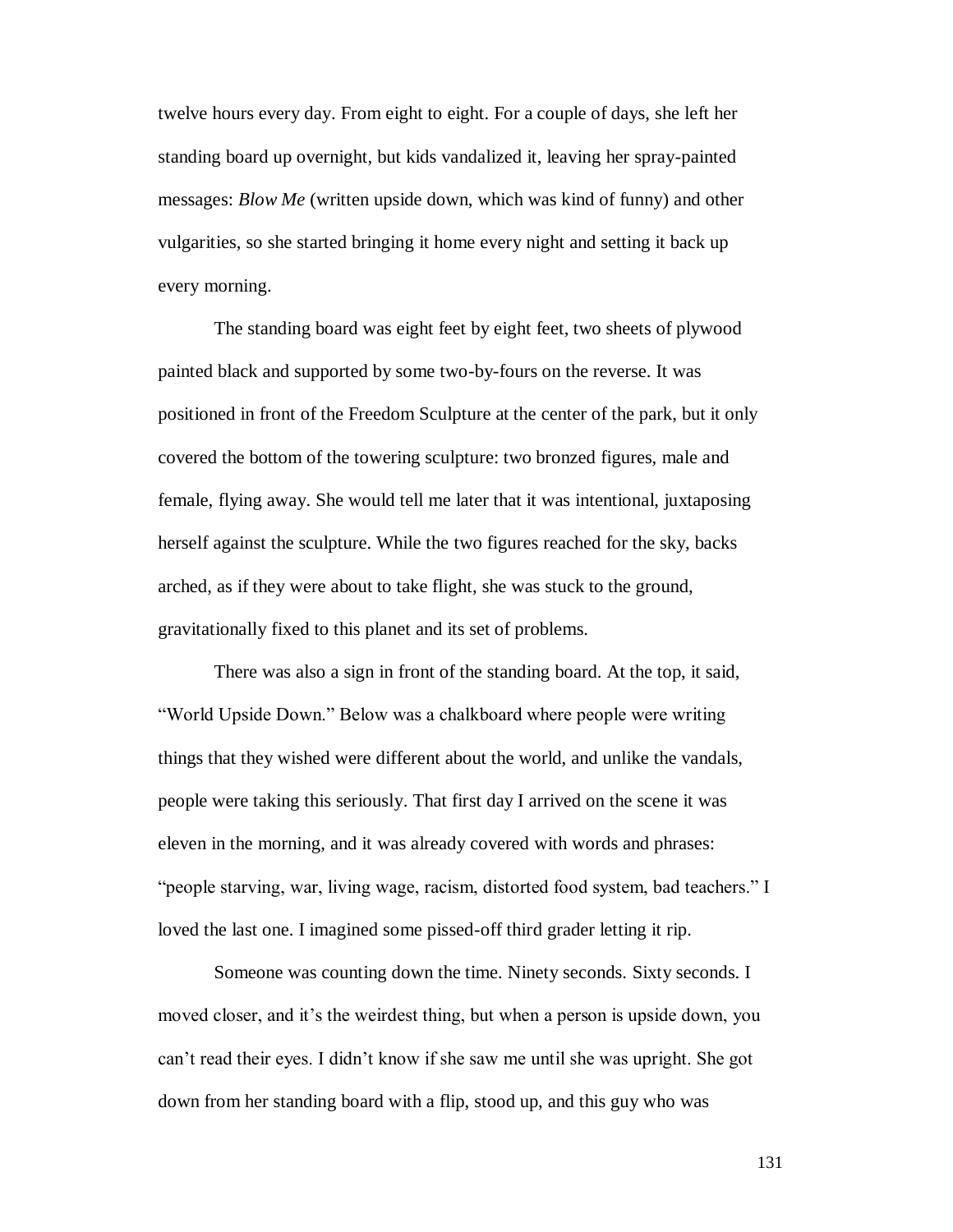counting her down held her shoulder while she steadied herself.

There was a line of admirers, and she dealt with each one while I waited on the side. It was twenty minutes before I got her attention.

"Wow," I said. I'll admit, it was a little sarcastic.

"See? That's why I didn't tell you."

"All that time, sitting at the pool, and not a word."

While we were arguing, Shoulder-boy was still hanging around. He was behind the standing board but visible, like a kid who's terrible at hide-and-seek. He was one of those guys with long hair who's chronically tucking it behind their ears.

Kyleigh took a breath. "I didn't tell you, because I didn't want you to talk me out of it."

"Why would you think that?"

"Because I know you."

"Well," I said. "Maybe you don't."

There was this thing that happened senior year, a couple of months before graduation, and it was still hovering over our relationship. It was like when moisture gets between two panes of glass and there's no way to get it clean.

It had been brewing for a while, at least for me. The more I got to know Kyleigh, the more attractive she became. She was pretty. And smart. And kind. If you needed help with something, or if you were having a hard time, she was the first person you called. And I know that kindness might not sound like the sexiest thing in the world, but it kind of is.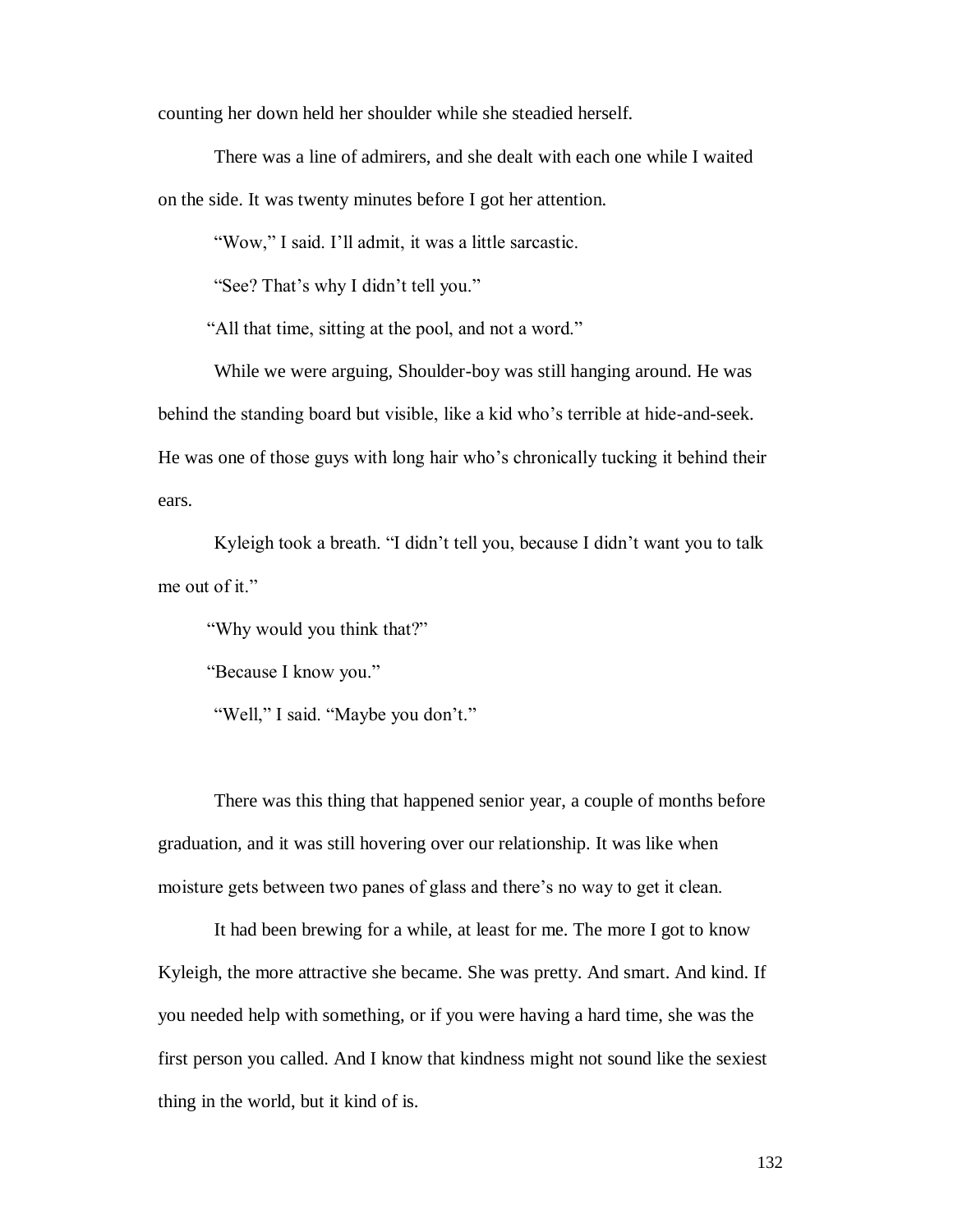The thing is, I didn't know how to tell her. With friends, the stakes are higher, and I just kept putting it off, until one night when we were both drunk. The sad part is, even then, I didn't really say anything. I didn't declare myself. We were sitting next to one another on this old sagging couch, and we were basically falling into one another, hip to hip, laughing, and drinking. It was a warm day, and the crowded house kept getting hotter and hotter. Finally, I took her hand, and we walked to the porch. She hopped onto the railing, so we were face-to-face, and I leaned in and kissed her.

In the morning, I was hung over. My head ached. But that was nothing compared with the awkwardness. Kyleigh was embarrassed. She got dressed under the covers. She barely said a word.

Walking home, I started getting angry. I would have understood if she would have said, "Hey, that was great, but I just want to be friends." But she was acting like it was the biggest mistake in the world—like *I* was the biggest mistake in the world.

I don't know why my reaction to her is to get angry, but with Kyleigh, that's where I go. So when I left Shain Park, I was pissed. I was mad that she didn't tell me what she was planning and mad that she was right—I would have tried talking her out of it. And if I'm really going to bare my soul here, the truth is I was jealous—jealous of Shoulder-boy and everyone else who was receiving her attention. And I was mad at myself for being jealous.

The whole thing started really taking off the day I came to see her. Later, a TV news crew came and interviewed her. They showed some video of her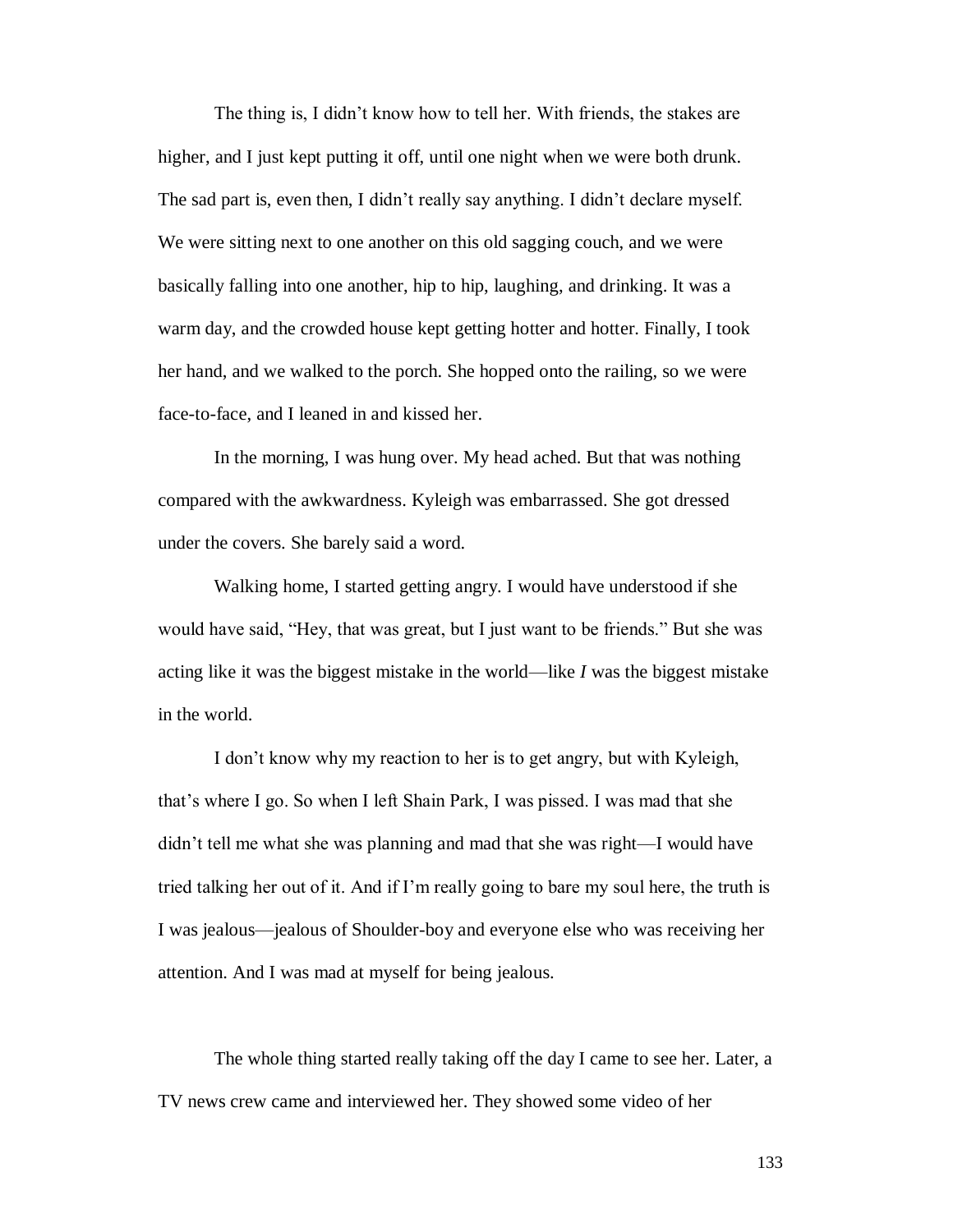standing on her head and did a conversation piece.

She was articulate. She said that what she was trying to do was to get people think about their lives. "More than anything else, World Upside Down is about getting people's attention," she said. "I want to shake people up. I want them to look at their lives differently—to take a different vantage point." She talked about how we so often follow the path of least resistance, like water running downhill, but that she has felt challenged, from reading about Jesus, to live a different kind of life.

Of course, they interviewed Shoulder-boy as well. Turns out his name is Ash, and he carried on about Kyleigh and how he had found her when he was at rock-bottom from a drug addiction. It was a great story, I guess, but I still wanted to punch his stupid face.

Online, people did what they do. There were a lot of people praising Kyleigh, but there are always haters. They said she was doing it for attention. Some people attacked her because she said Jesus was a great moral teacher, and they took offense. *You're wrong. He's the Son of God.* And then there were the guys making their guy-comments. Either she was hot or fat. Or both.

And maybe this is why I didn't vibe with what she was doing: because I didn't really think of people as fixable. Sure, there are people like Kyleigh, who actually think about things and actively seek to live good and meaningful lives. But those are few and far between. Most people simply don't care. You can give them all the information in the world, and they're still going to shop at Amazon and throw their plastic in the trash. They're going to idle their car while they sit in the drive-thru, pumping more and more carbon into the atmosphere as they wait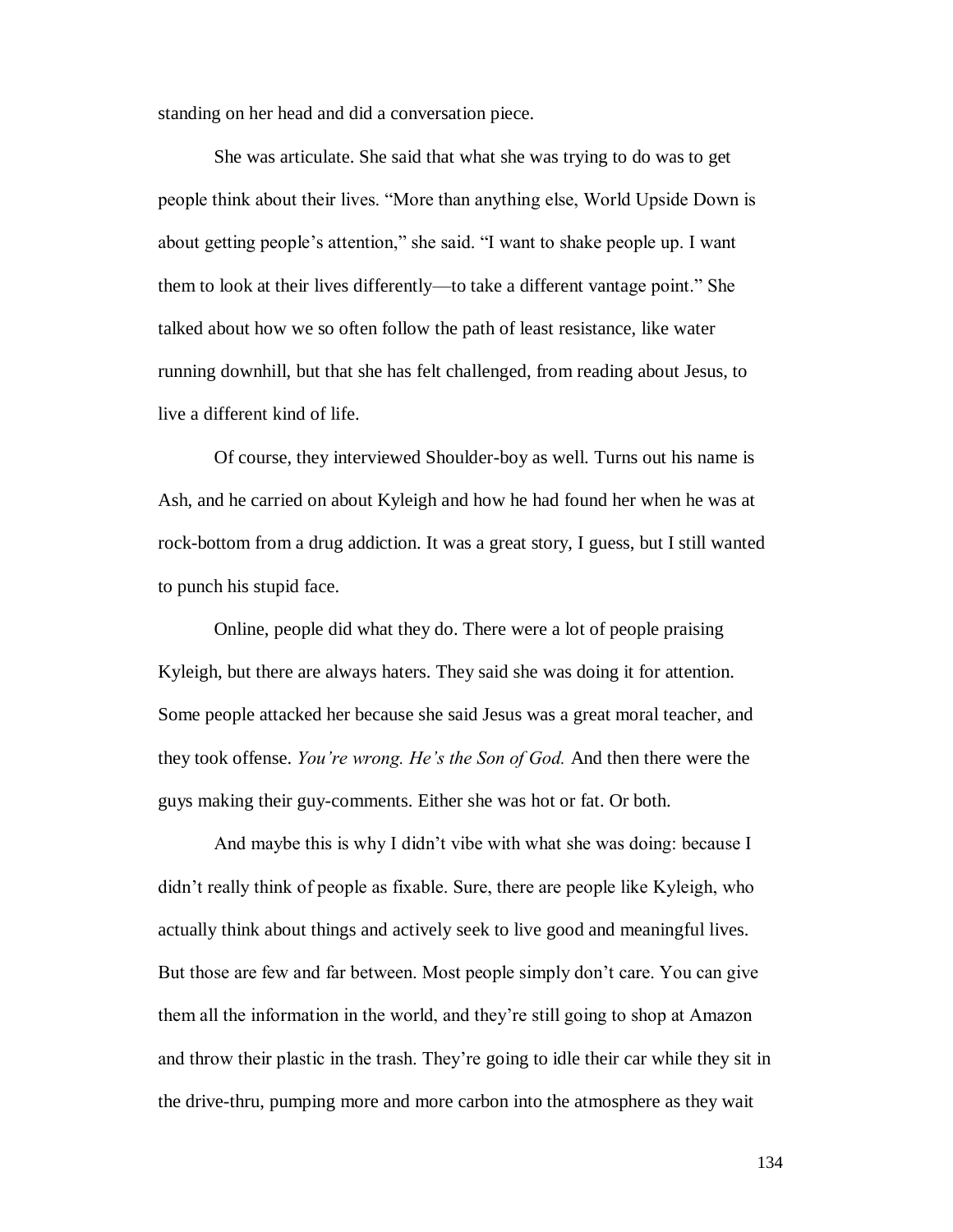for the burger and fries that will give them diabetes. Because the thing they want more than anything else is comfort.

I couldn't stay mad at Kyleigh. When I saw some of the things people were saying about her online, I texted her and told her not to read the comments. Things were busy at work, and I was driving all over the Detroit area, hitting job sites from Dearborn to Dexter, but I still found time most days to stop by Shain Park and bring her a cup of coffee. She was a total iced coffee addict, something Shoulder-boy didn't know about her.

That Saturday, when I showed up with coffee, she said I was a life saver. She kept blinking while we talked. I could tell she wasn't doing great. It was hot. We were into the low nineties, and it was worse on the pavement where she was still setting up for World Upside Down. It was mid-day, so her standing board wasn't offering any shade, and we hid under a nearby tree. A breeze kicked up, which made it tolerable.

"How much longer are you going to do this?" I asked.

"As long as it takes." She blew the damp hair out of her face.

"To accomplish what?"

"I don't know. To feel like I've done something, like people have heard me."

She was wearing her standard Upside-Down outfit: three quarter length leggings and a t-shirt tied in a ball at her waist. Her hair was a mess.

"I'm just worried about you," I said. "And I don't understand how this ends."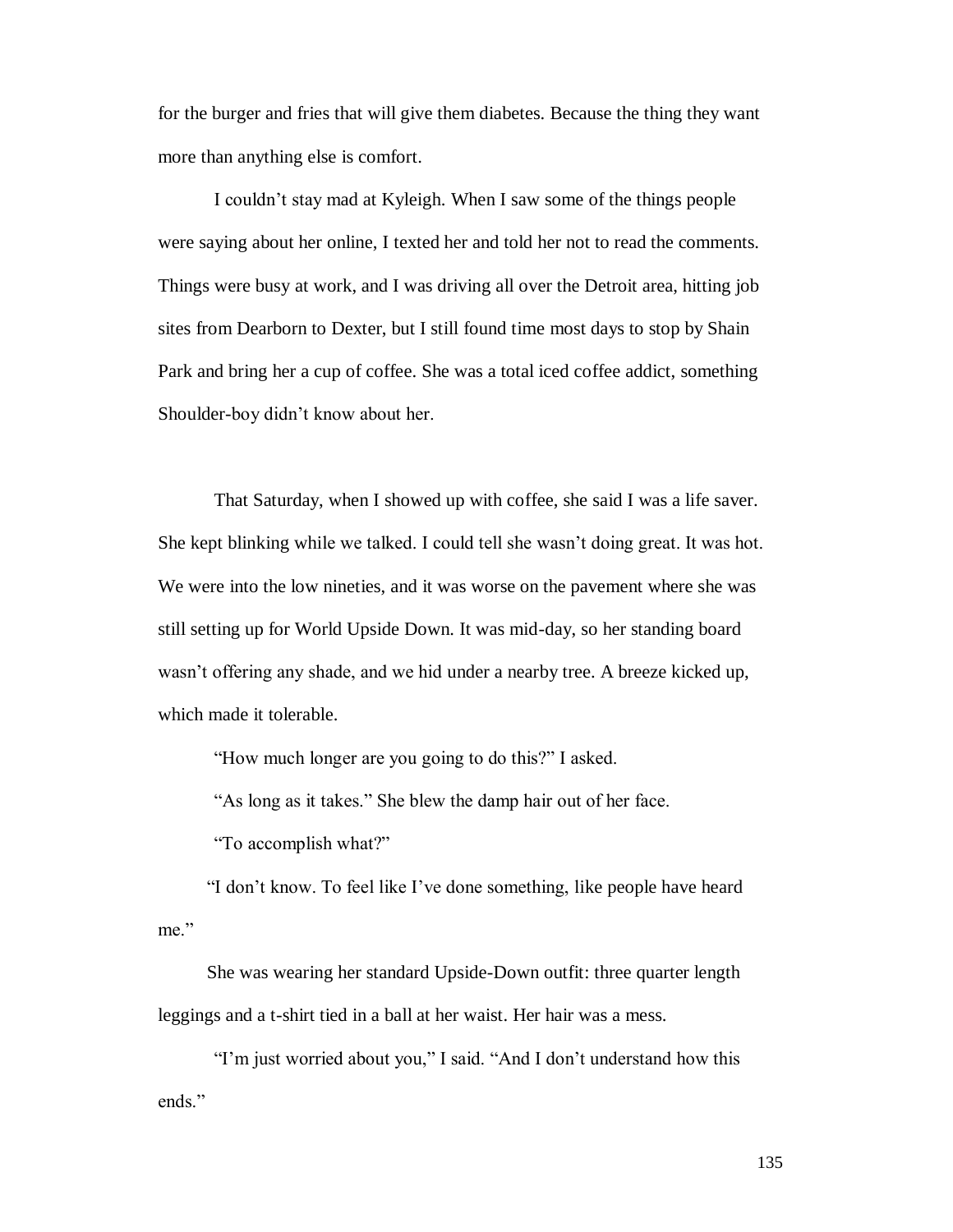She lectured me about how it wasn't supposed to be easy. She had gone into this project knowing that it was going to be uncomfortable, and she wasn't going to stop because it was hot. It was summer. It was supposed to be hot. I told her to drink lots of water and not to push it too far. She said, "I am," and we left it there.

That afternoon, I had a shit-ton of work to do, so I stayed at a coffee shop in Birmingham and banged out a bunch of emails. I was behind on everything, partially because we were overcommitted, and my subcontractors were overcommitted—and it didn't help that I was zipping off to Shain Park every day to watch my best friend stand on her head.

Anyway, afternoon turned into evening, and I walked over to this great Mediterranean place for felafel. It was while I was eating my dinner that I got a call from a local Birmingham number. I don't normally answer calls from numbers I don't recognize, but I picked up. It was Kyleigh's dad. He was worried.

"There's this whole Upside Down thing," he said, "And honestly, she was acting different before that."

"I did notice a few things," I said. I had just finished eating, so I threw my wrapper in the trash and started down the street, passing Birmingham's line of upscale restaurants, boutiques, and jewelry stores. Now that the sun was dropping lower in the sky, it was almost pleasant to be out walking.

That's when he started talking about how she had mental health issues. "You know how she would sometimes disappear during college," he said.

"Yeah. I did notice that."

He said that she struggled with anxiety and depression. They had worked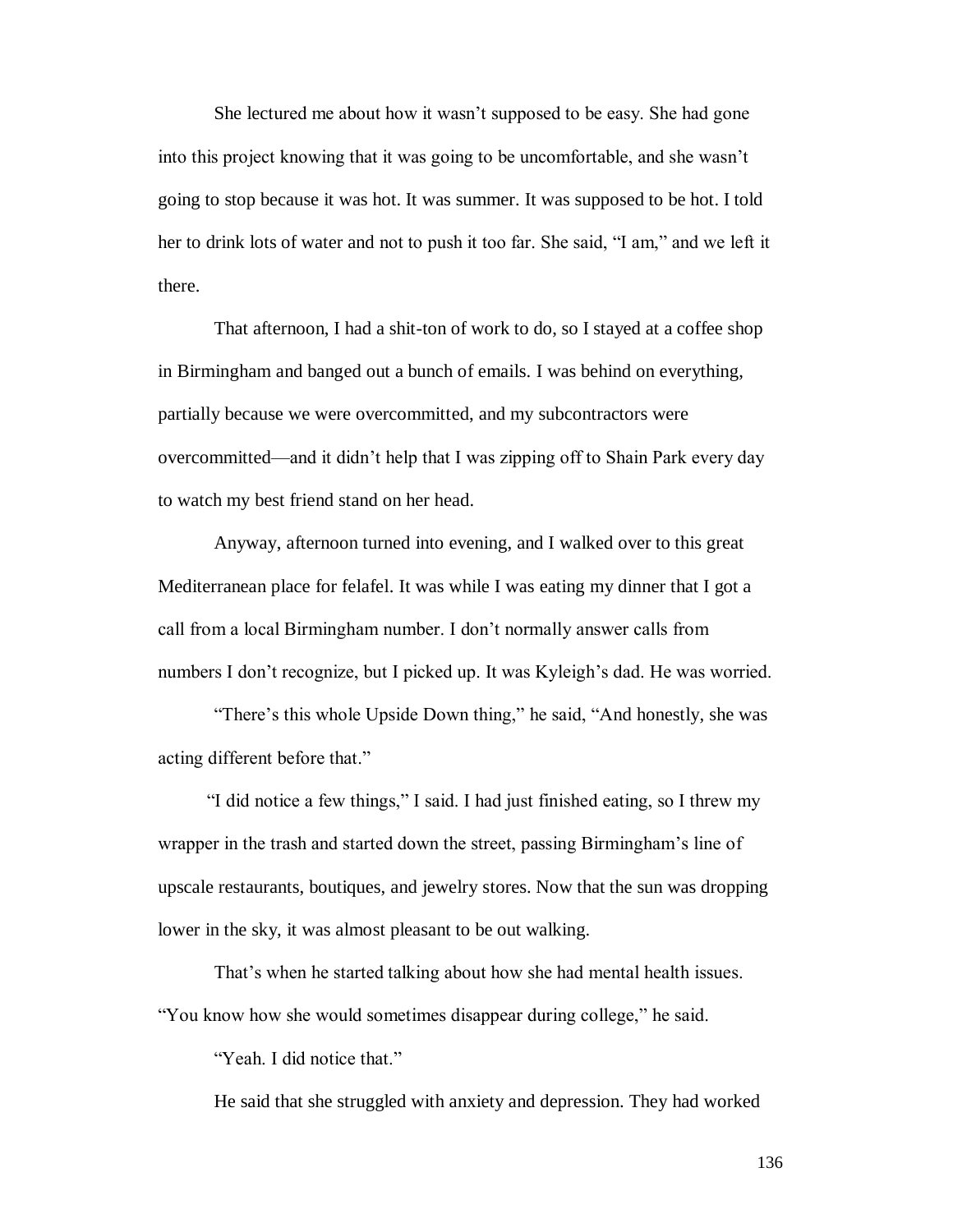hard to keep it in check, but Kyleigh always had a mind of her own. "Do you understand me, Ryan?"

"Sure," I said. I had figured some of that out on my own—the depression piece, for sure—but, of course, I didn't know the extent of the issue.

Mr. Patterson asked me to talk to her. He said that he and Kyleigh's mom had tried having a conversation, but she shut them down.

"I mean, I'll try," I said.

"Thank you," he said. "That's all I ask."

This next part of the story is a little embarrassing. I decided to wait and follow her when she left the park. Creepy as hell, I know, but the call from her dad made me feel like I had permission. Someone needed to figure out what was going on, though I'll admit, what I really wanted to know was whether she was meeting Ash.

It wasn't the easiest subterfuge to pull off. In Michigan, it stays light forever in the summer, and I was driving my work truck with the name of the company, VanDyke Builders, on both sides of the vehicle. I really had to keep my distance, and right off the bat, I got caught at a traffic light while her white pickup truck went sailing through. But then I got lucky. She hit the next red. Plus, with her standing board strapped to the bed of the truck, she was pretty easy to see.

She pulled onto Woodward, the main highway through Birmingham, and I thought we might be heading out of town, but then she turned into a strip mall and walked into a Mexican restaurant. I was on lookout for Ash, but soon she was walking back to her truck with a bag of take-out. When she pulled out of the parking lot, she headed back where she came from. She wasn't leaving town. She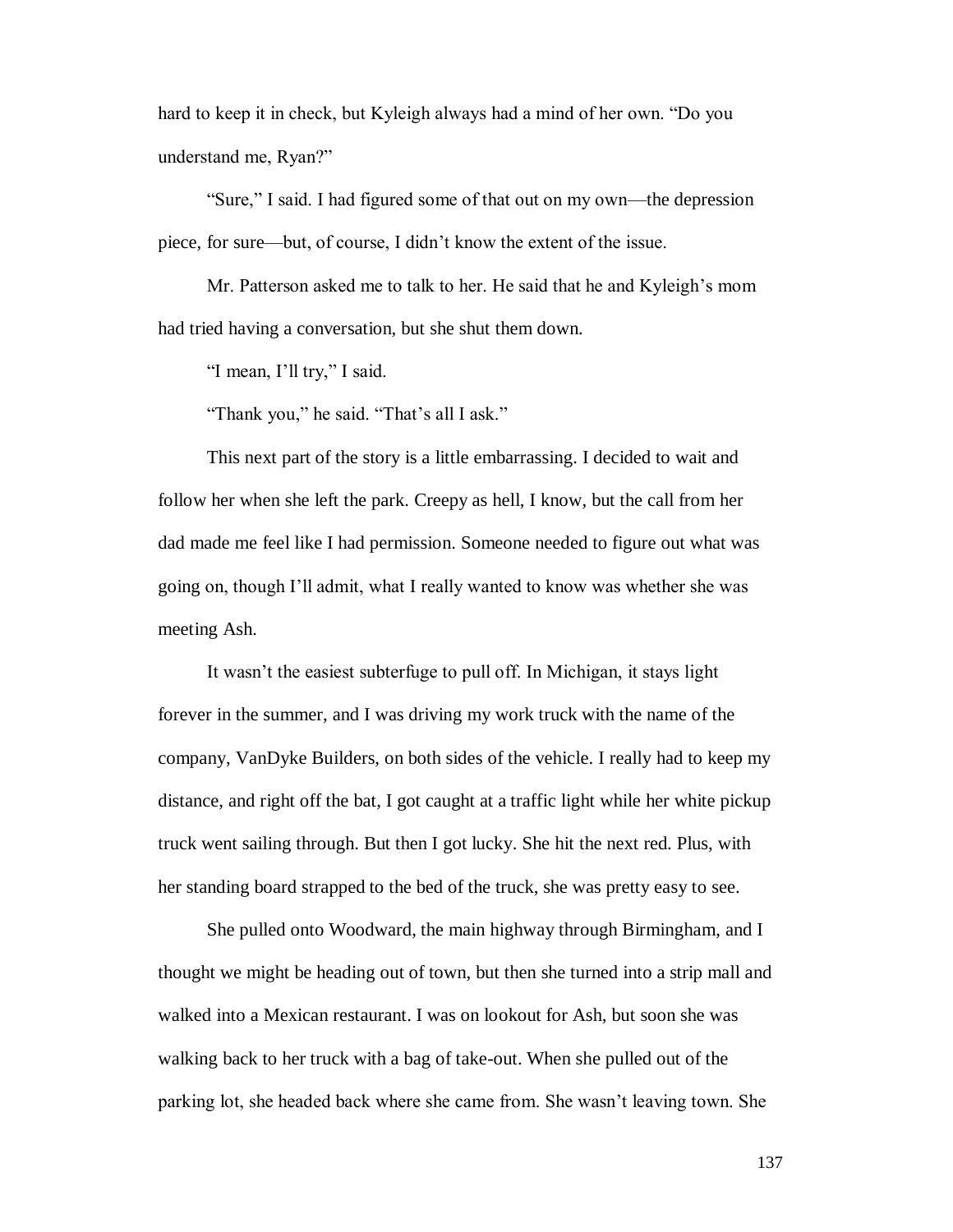was going back to her parents' place—probably to eat her dinner and go to bed.

I drove home to my third-floor apartment in West Bloomfield. I was pretty tired, but I decided to sit on my little balcony and watch the sunset. I poured myself a couple fingers of bourbon. Neat because ice was for sissies.

I felt pathetic. Here she was doing something good, something she believed in, and the best I could do was bring her a cup of coffee. And even that had an ulterior motive. There was a party in one of the other units, and I heard the music whenever the patio door opened and disappear when it shut. Eventually, the party ended, and the crickets took over, chirping like mad, filling the empty space.

The second week of World Upside Down is when the protests started. It started on Sunday, but I wasn't there. I was visiting my family back in Vicksburg, about an hour and a half away. Friends of my parents live on a lake down there, and we spent the day on the boat. We drank some beers, cranked some classic rock, and generally pretended like we were back in the Aughts. Living light. I got home late. Probably shouldn't have driven.

While I was wasting away at my parents, Kyleigh was at Shain Park. She was counting down from her one o'clock stand when people from this super conservative church showed up. She was getting down from her head stand, a process that was increasingly laborious. Instead of flipping onto her feet, she basically crumbled to the ground. Then she pulled herself up, climbing to her feet, trying to collect herself. The church people were already getting into her face, even though she was still dizzy, still leaning against the standing board. They demanded she repent. They said that her outfit was lewd, and that she was stealing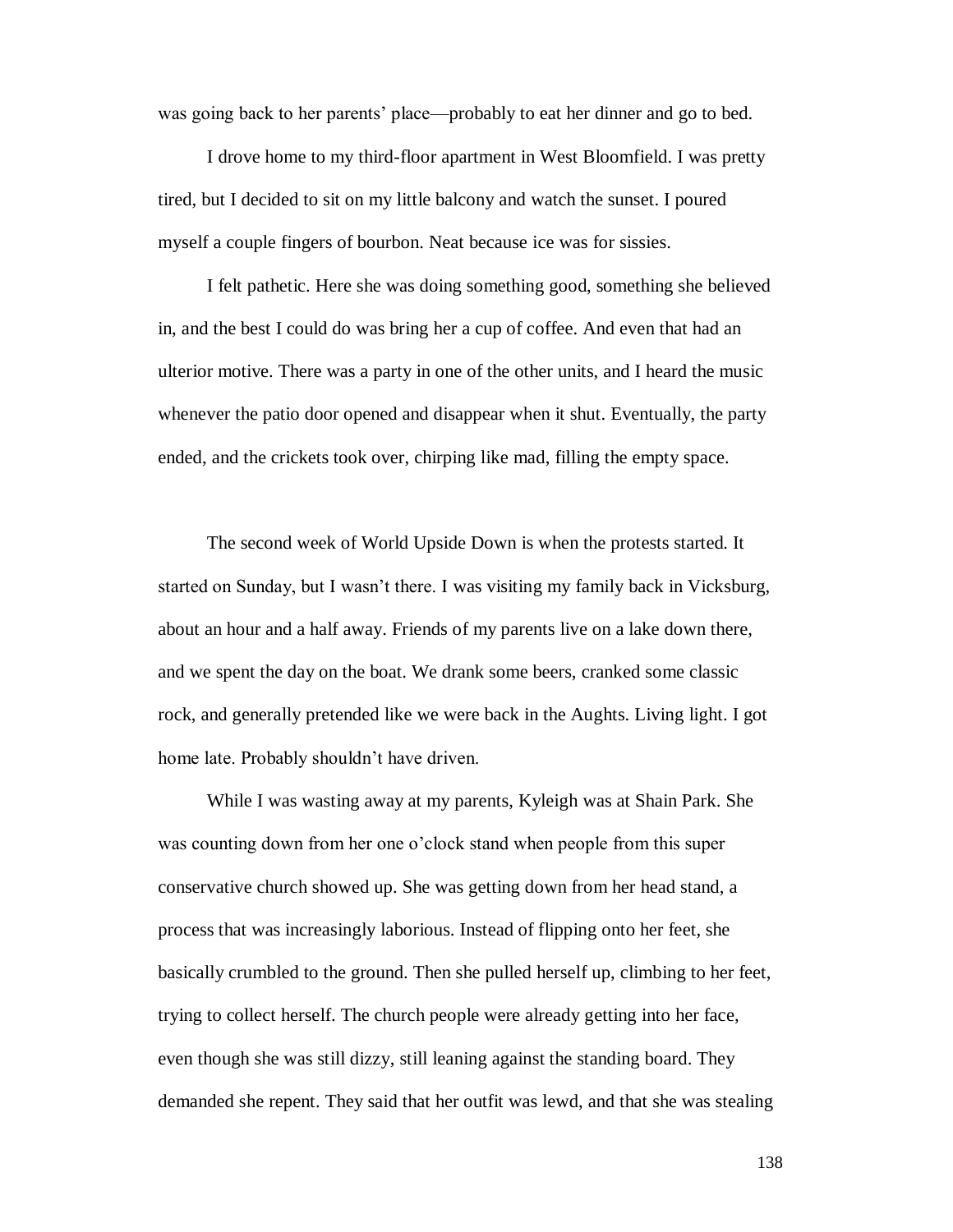God's glory, whatever that means. They were angry that she had called Jesus a great moral teacher. She said that a woman had tears in her eyes when she called it blasphemy.

Kyleigh tried explaining herself. She said she loved Jesus. She said she didn't know if Jesus was the son of God or not—that she hadn't figured that out for herself—but she wanted people to know about his life and teaching. But she also said she had a mission, and she wasn't going to back down.

On Monday, when I brought her coffee, there was a double protest going on. The religious people were protesting Kyleigh, and now Kyleigh's supporters were protesting the protesters. Ash had joined Kyleigh at the standing board.

It turned out that the real issue for the church people was that they couldn't get permission from the city to set up a nativity in Shain Park, and here was Kyleigh doing her thing right in front of the Freedom Sculpture. When I arrived on the scene, a journalist was telling her that the church had filed a complaint with the city and were threatening a lawsuit. They had a lawyer from one of those religious law groups, the Alliance Defending Freedom. These are the people who defend bakers who won't make cakes for gay weddings.

"You're going to want to lawyer up," he said.

Kyleigh was tired. I could see it in her eyes. She was rolling her neck around.

"I have a permit," she said.

"Hey, you can do what you want," he said, "but, personally, I wouldn't want to see these assholes win."

When the journalist was gone, I moved closer. "I mean, your dad's a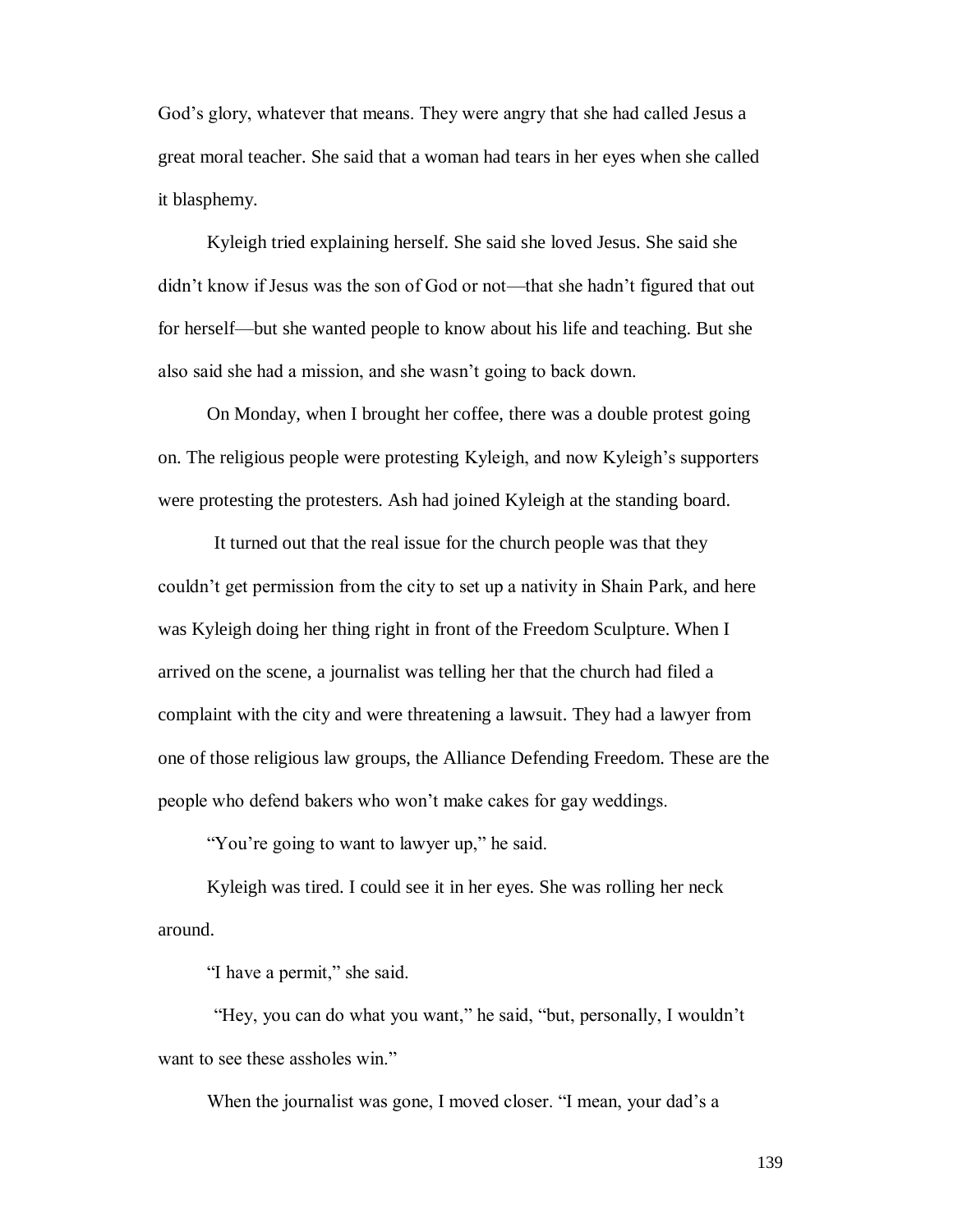lawyer," I said.

"My dad isn't going to help me," she said. She looked past me when she said it like she was talking to someone behind me.

I had to leave for work, but I came back later that day. It was seven in the evening, her second-to-last stand of the day, and there was a big crowd. The protestors had gone home, unwilling to keep pace with Kyleigh's commitment, but I was able to hide behind her group of supporters. I walked up to the chalkboard. It was mostly empty, so I had plenty of room to write the words, *I believe in you*. Then I found a space where I could see Kyleigh through the crowd. They were counting down, as she struggled to the finish. Her hands were spread wide against her wrestling mat, balancing her body, holding it against the standing board. Her arms were shaking.

Most of the Crew was now out of state. Sara was down in Indianapolis, a five-hour drive. Derek was still around, working for an investment firm downtown, and doing pretty well for himself. He said he was busy, but he offered to shift his schedule around and spend some time at the park. Between me, and Derek, and Ash, we tried to make sure that one of us was hanging around Kyleigh as much as possible.

We texted back and forth about our schedule and how Kyleigh was doing, and it was a good thing, too, because the heat kept coming and the protestors did, too. Each five-minute stand was an ordeal. Kyleigh needed help getting up and down from her standing board. One time, there was no one there except an old lady who was walking her dog, and Kyleigh later admitted that the whole scene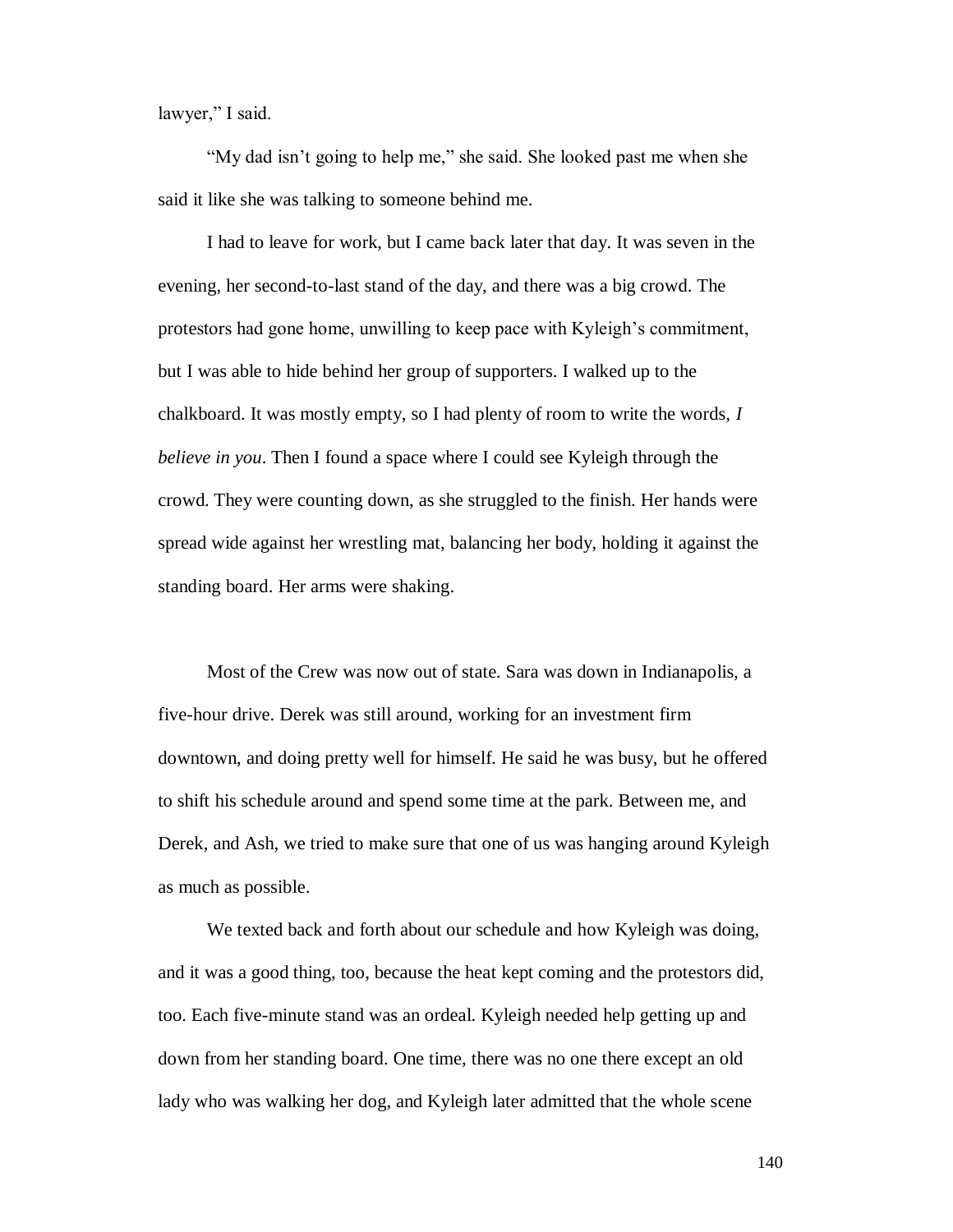was ridiculous with this poor lady trying to hold onto her feet while she flailed and kicked.

In the mornings, she did okay, but in the evenings, after a long day in the heat, working the standing board, it was an adventure. During her last couple of stands, her arms would shake uncontrollably. She looked like she was fighting an earthquake. I hated watching, but I needed to keep my eyes on her in case she fell.

The hardest part was calling her dad. But sometimes we have to make compromises, even when we're doing the right thing.

It was around ten that night when her dad texted me, letting me know that she had gone to sleep. He left the garage door open. I had the tools I needed. After all, I worked for a construction company.

I snuck into the garage and, as quietly as possible, loaded the standing board onto the bed of my truck. I used a couple of tie-downs, cinching the board tight, and then I drove back to the shop.

I unscrewed the legs, and I could feel the tension unwind in my body. It was the right decision. There had been a death threat. Derek overheard the police telling Kyleigh about it. The police weren't too worried; the threat wasn't specific, just more screaming into the internet. But when Derek texted me and Ash, I knew what I had to do. As I tore through the standing board with my skill saw, I cut straight lines, ripping the plywood into long strips.

I threw the wood into the bed of my truck and brought it back to her garage, so she would know. It was over.

Kyleigh was mad, and I can't blame her. The next morning, she called me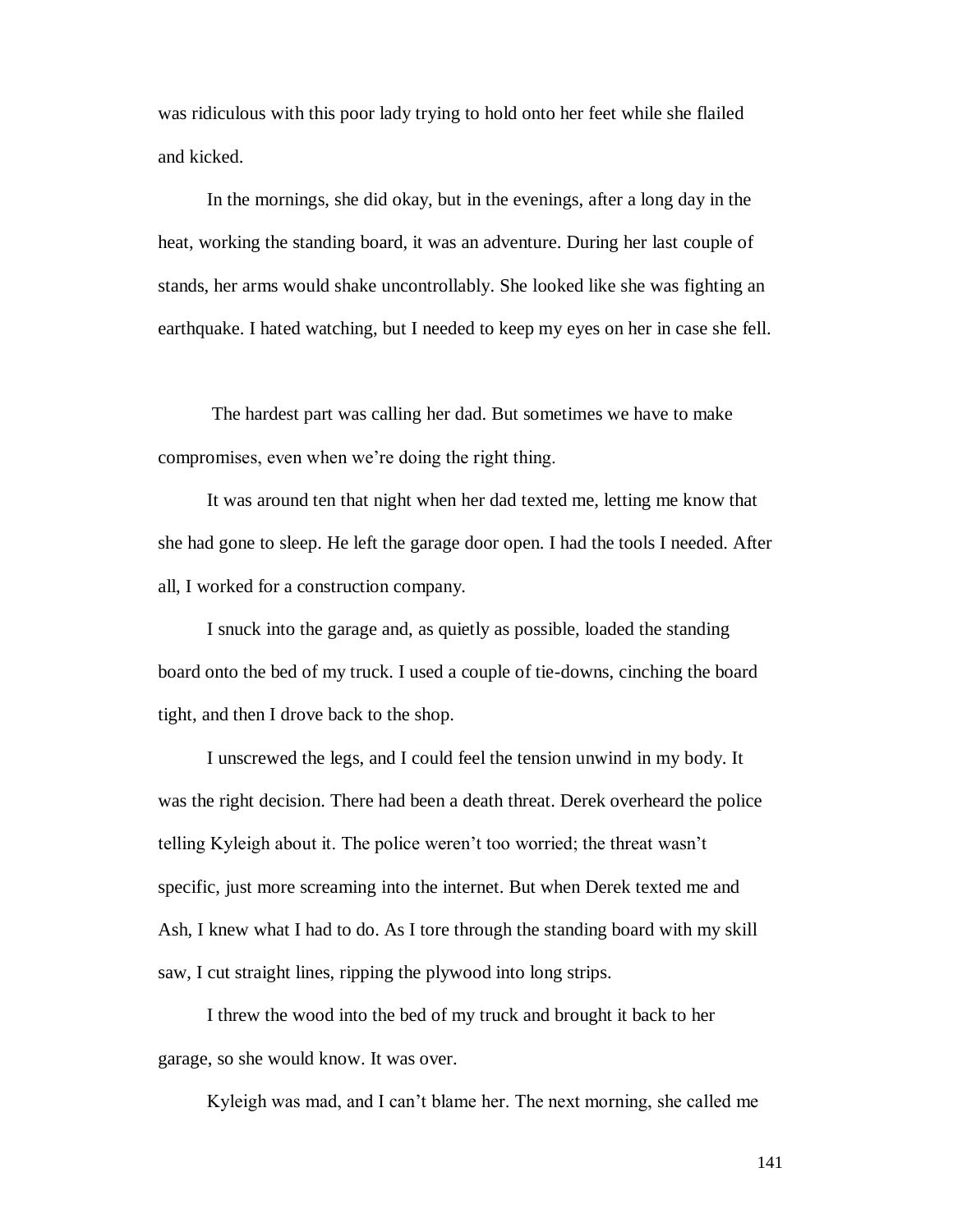while I was driving to the office.

"Was it you?"

I had planned on just telling her straight up, but I hesitated. I was holding on the bottom of the steering wheel, casual-like.

"Ryan?"

I sighed. "Yes."

She hung up.

It was a month before she would communicate with me again, two months before I saw her in the flesh. We missed the rest of the good pool weather, but I was happy enough sitting on my balcony with a White Claw or a tumbler of bourbon. On the rocks. It was a sudden inspiration one Saturday afternoon, and I found that I liked it.

When she finally agreed to meet me, I suggested Shain Park of all places. We picked up some shawarma from the Mediterranean place and walked over to the park, found a bench, and sat in the autumn sun. Summer had taken its toll on the perfect grass, turning patches brown. From where we were sitting, we could see the Freedom Sculpture, though we were looking at the figures' backs.

I told her why I did it. I said I was living by the Ethos. I gave her every reason I could think of why it was time to stop: her health, the heat, the fact that she was guzzling ibuprofen like candy. And, of course, there was a threat on her life.

She was wearing a brace on her hand and wrist. Only the tips of her fingers reached out through the brace, making it hard to handle her shawarma. "It was my decision," she said. "And you stole that from me."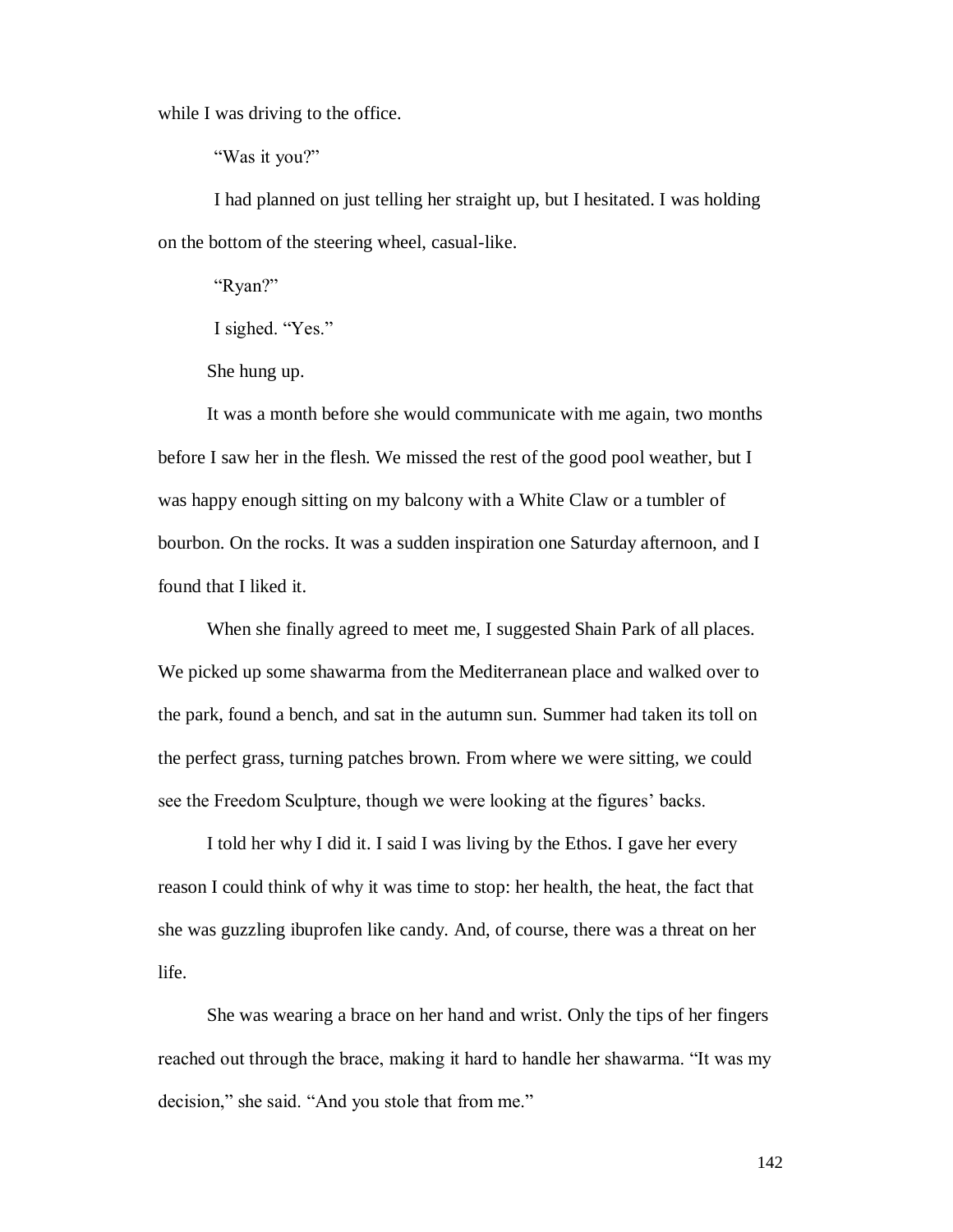"I guess even when I'm trying to be good, I mess things up," I said.

She gave me a half smile. "Maybe you did the right thing—I don't know. But you did it the wrong way."

I looked down at the cement. I knew what she was saying. She was talking about the standing board, and she was talking about our night together, too. I should have talked with her. And I shouldn't have made my moved when we were drunk.

She stood up. She was short, so she barely had to lean over to kiss me on the cheek. Then she whispered in my ear: "I believe in you." She said good-bye, and I guess she meant it, because I haven't really seen her since. A couple of times in passing but we don't hang out anymore. No more White Claws at the pool. I guess her parents think I'm great, but I think they suck, so it doesn't mean a whole lot.

It's been a couple of year now, but someone will still occasionally ask me about Kyleigh and World Upside Down. They might have heard that I was friends with Kyleigh, and they want to know what I think about it. And I suppose in one sense they're asking whether Kyleigh was legit—whether she was really trying to make a difference or just stumping for attention. But there's another aspect to the question—whether it made a lick of difference. And that the part's harder to answer.

On the one hand, I don't think much more of the humanity than I did. Most people spend their lives hiding from themselves. People are cowards, they really are. But every once in a while, I'll be sitting on my little balcony, or I'll be out on